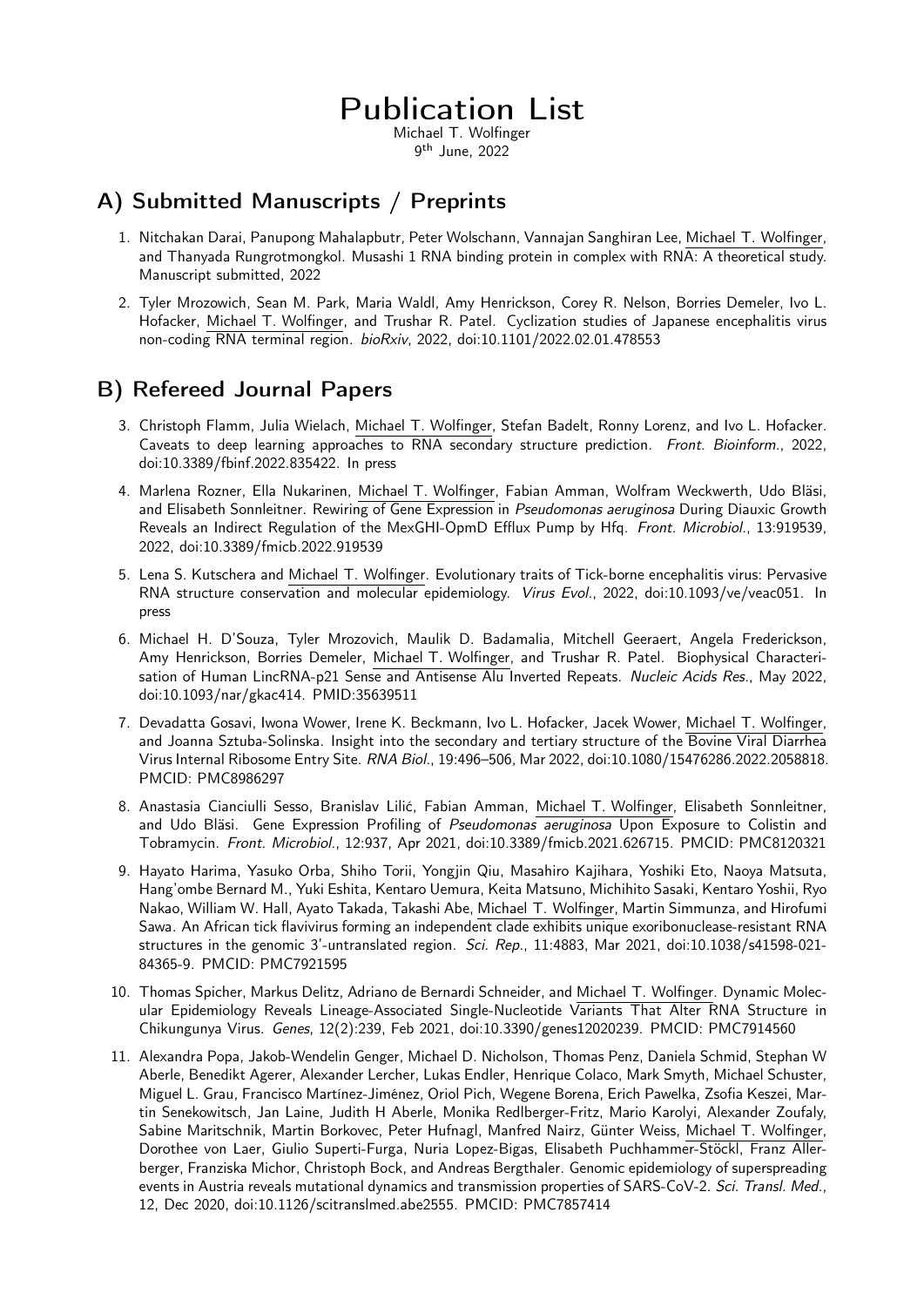- 12. Christida E. Wastika, Hayato Harima, Michihito Sasakai, Bernard M. Hang'ombe, Yuki Eshita, Qiu Yongjin, William W. Hall, Michael T. Wolfinger, Hirofumi Sawa, and Yasuko Orba. Discoveries of Exoribonuclease-Resistant Structures of Insect-Specific Flaviviruses Isolated in Zambia. *Viruses*, 12:1017, Sep 2020, doi:10.3390/v12091017. PMCID: PMC7551683
- 13. Elisabeth Sonnleitner, Petra Pusic, Michael T. Wolfinger, and Udo Bläsi. Distinctive regulation of carbapenem susceptibility in *Pseudomonas aeruginosa* by Hfq. *Front. Microbiol.*, 11:1001, May 2020, doi:10.3389/fmicb.2020.01001. PMCID: PMC7264166
- 14. Adriano de Bernardi Schneider, Roman Ochsenreiter, Reilly Hostager, Ivo L. Hofacker, Daniel Janies, and Michael T. Wolfinger. Updated Phylogeny of Chikungunya Virus Suggests Lineage-Specific RNA Architecture. *Viruses*, 11:798, Aug 2019, doi:10.3390/v11090798. PMCID: PMC6784101
- 15. Adriano de Bernardi Schneider and Michael T. Wolfinger. Musashi binding elements in Zika and related Flavivirus 3'UTRs: A comparative study *in silico*. *Sci. Rep.*, 9(1):6911, May 2019, doi:10.1038/s41598-019- 43390-5. PMCID: PMC6502878
- 16. Flavia Bassani, Isabelle Anna Zink, Thomas Pribasnig, Michael T. Wolfinger, Alice Romagnoli, Armin Resch, Christa Schleper, Udo Bläsi, and Anna La Teana. Indications for a moonlighting function of translation factor aIF5A in the crenarchaeum *Sulfolobus solfataricus*. *RNA Biol.*, 16(5):675–685, May 2019, doi:10.1080/15476286.2019.1582953. PMCID: PMC6546411
- 17. Roman Ochsenreiter, Ivo L. Hofacker, and Michael T. Wolfinger. Functional RNA Structures in the 3'UTR of Tick-borne, Insect-specific and No Known Vector Flaviviruses. *Viruses*, 11:298, Mar 2019, doi:10.3390/v11030298. PMCID: PMC6466055
- 18. Petra Pusic, Elisabeth Sonnleitner, Beatrice Krennmayr, Dorothea Agnes Heitzinger, Michael T. Wolfinger, Armin Resch, and Udo Bläsi. Harnessing Metabolic Regulation to increase Hfq-dependent Antibiotic Susceptibility in *Pseudomonas aeruginosa*. *Front. Microbiol.*, 9:2709, Nov 2018, doi:10.3389/fmicb.2018.02709. PMCID: PMC6237836
- 19. Maria Waldl, Bernhard C. Thiel, Roman Ochsenreiter, Alexander Holzenleiter, João Victor de Araujo Oliveira, Maria Emília M.T. Walter, Michael T. Wolfinger, and Peter F. Stadler. TERribly Difficult: Searching for Telomerase RNAs in Saccharomycetes. *Genes*, 9(8):372, Jul 2018, doi:10.3390/genes9080372. PMCID: PMC6115765
- 20. Michael T. Wolfinger, Christoph Flamm, and Ivo L. Hofacker. Efficient computation of cotranscriptional RNA-ligand interaction dynamics. *Methods*, 143:70–76, Jul 2018, doi:10.1016/j.ymeth.2018.04.036. PMID: 29730250
- 21. Sven Findeiß, Stefan Hammer, Michael T. Wolfinger, Felix Kühnl, Christoph Flamm, and Ivo L. Hofacker. In silico design of ligand triggered RNA switches. *Methods*, 143:90–101, Jul 2018, doi:10.1016/j.ymeth.2018.04.003. PMID: 29660485
- 22. Elisabeth Sonnleitner, Alexander Wulf, Sébastien Campagne, Xue-Yuan Pei, Michael T. Wolfinger, Giada Forlani, Konstantin Prindl, Laetitia Abdou, Armin Resch, Frederic Allain, Ben Luisi, Henning Urlaub, and Udo Bläsi. Interplay between the catabolite repression control protein Crc, Hfq and RNA in Hfqdependent translational regulation in *Pseudomonas aeruginosa*. *Nucleic Acids Res.*, 46:1470–1485, Feb 2018, doi:10.1093/nar/gkx1245. PMCID: PMC5815094
- 23. Muralidhar Tata, Fabian Amman, Vinay Pawar, Michael T. Wolfinger, Siegfried Weiss, Susanne Häussler, and Udo Bläsi. The anaerobically induced sRNA PaiI affects denitrification in *Pseudomonas aeruginosa* PA14. *Front. Microbiol.*, 8:2312, Nov 2017, doi:10.3389/fmicb.2017.02312. PMCID: PMC5703892
- 24. Birgit Märtens, Linlin Hou, Fabian Amman, Michael T. Wolfinger, Elena Evguenieva-Hackenberg, and Udo Bläsi. The SmAP1/2 proteins of the crenarchaeon *Sulfolobus solfataricus* interact with the exosome and stimulate A-rich tailing of transcripts. *Nucleic Acids Res.*, 45:7938–7949, Jul 2017, doi:10.1093/nar/gkx437. PMCID: PMC5570065
- 25. Christina Helmling, Anna Wacker, Michael T. Wolfinger, Ivo L. Hofacker, Martin Hengsbach, Boris Fürtig, and Harald Schwalbe. NMR structural profiling of transcriptional intermediates reveals riboswitch regulation by metastable RNA conformations. *J. Am. Chem. Soc.*, 139(7):2647–2656, Feb 2017, doi:10.1021/jacs.6b10429. PMID: 28134517
- 26. Petra Pusic, Muralidhar Tata, Michael T. Wolfinger, Elisabeth Sonnleitner, Susanne Häussler, and Udo Bläsi. Cross-regulation by CrcZ RNA controls anoxic biofilm formation in *Pseudomonas aeruginosa*. *Sci. Rep.*, 6(39621), Dec 2016, doi:10.1038/srep39621. PMCID: PMC5175159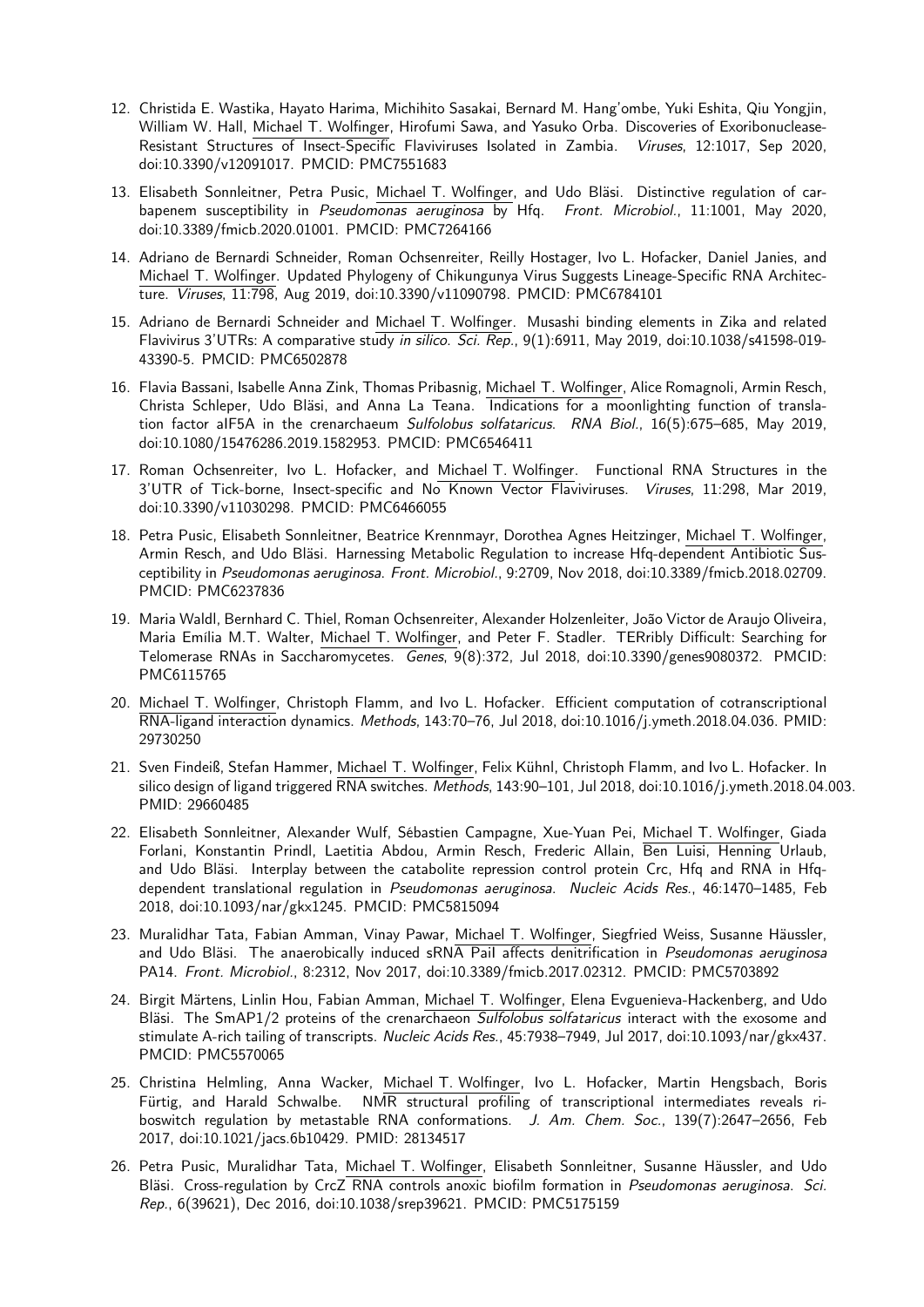- 27. Mansoured Tajadodd, Andrea Tanzer, Konstantin Licht, Michael T. Wolfinger, Stefan Badelt, Florian Huber, Oliver Pusch, Sandy Schopoff, Ivo L. Hofacker, and Michael F. Jantsch. Transcriptome-wide effects of inverted SINEs on gene expression and their impact on RNA Polymerase II activity. *Genome Biol.*, 17:220, Oct 2016, doi:10.1186/s13059-016-1083-0. PMCID: PMC5080714
- 28. Martin Hölzer, Verena Krähling, Fabian Amman, Emanuel Barth, Stephan H. Bernhart, Victor Carmelo, Maximilian Collatz, Gero Doose, Florian Eggenhofer, Jan Ewald, Jörg Fallmann, Lasse M. Feldhahn, Markus Fricke, Juliane Gebauer, Andreas J. Gruber, Franziska Hufsky, Henrike Indrischek, Sabina Kanton, Jörg Linde, Nelly Mostajo, Roman Ochsenreiter, Konstantin Riege, Lorena Rivarola-Duarte, Abdullah H. Sahyoun, Sita J. Saunders, Stefan E. Seemann, Andrea Tanzer, Bertram Vogel, Stefanie Wehner, Michael T. Wolfinger, Rolf Backofen, Jan Gorodkin, Ivo Grosse, Ivo L. Hofacker, Steve Hoffmann, Christoph Kaleta, Peter F. Stadler, Stephan Becker, and Manja Marz. Differential transcriptional responses to Ebola and Marburg virus infection in bat and human cells. *Sci. Rep.*, 6(34589), Oct 2016, doi:10.1038/srep34589. PMCID: PMC5054393
- 29. Martina Sauert, Michael T. Wolfinger, Oliver Vesper, Christian Müller, Konstantin Byrgazov, and Isabella Moll. The MazF-regulon: A toolbox for the post-transcriptional stress response in *Escherichia coli*. *Nucleic Acids Res.*, 44(14):6660–6675, Aug 2016, doi:10.1093/nar/gkw115. PMCID: PMC5001579
- 30. Ronny Lorenz, Michael T. Wolfinger, Andrea Tanzer, and Ivo L. Hofacker. Predicting RNA structures from sequence and probing data. *Methods*, 103:86–98, Jul 2016, doi:10.1016/j.ymeth.2016.04.004. PMID: 27064083
- 31. Muralidhar Tata, Michael T. Wolfinger, Fabian Amman, Nicole Roschanski, Andreas Dötsch, Elisabeth Sonnleitner, Susanne Häussler, and Udo Bläsi. RNA-Seq based transcriptional profiling of *Pseudomonas aeruginosa* PA14 after short- and long-term anoxic cultivation in synthetic cystic fibrosis sputum medium. *PLoS ONE*, 11(1):e0147811, Jan 2016, doi:10.1371/journal.pone.0147811. PMCID: PMC4731081
- 32. Ronny Lorenz, Dominik Luntzer, Ivo L. Hofacker, Peter F. Stadler, and Michael T. Wolfinger. SHAPE directed RNA folding. *Bioinformatics*, 32:145–147, Jan 2016, doi:10.1093/bioinformatics/btv523. PMCID: PMC4681990
- 33. Sanja Antic, Michael T. Wolfinger, Anna Skucha, Stefanie Hosiner, and Silke Dorner. General and miRNAmediated mRNA degradation occurs on ribosome complexes in Drosophila cells. *Mol. Cell. Biol.*, pages MCB–01346, Jul 2015, doi:10.1128/MCB.01346-14. PMCID: PMC4456442
- 34. Michael T. Wolfinger, Jörg Fallmann, Florian Eggenhofer, and Fabian Amman. ViennaNGS: A toolbox for building efficient next-generation sequencing analysis pipelines. *F1000Research*, 4(50), Feb 2015, doi:10.12688/f1000research.6157.2. PMCID: PMC4513691
- 35. Martin Mann, Marcel Kucharík, Christoph Flamm, and Michael T. Wolfinger. Memory efficient RNA energy landscape exploration. *Bioinformatics*, 30:2584–2591, Sep 2014, doi:10.1093/bioinformatics/btu337. PMCID: PMC4155248
- 36. Fabian Amman, Michael T. Wolfinger, Ronny. Lorenz, Ivo L. Hofacker, Peter F. Stadler, and Sven Findeiß. TSSAR: TSS annotation regime for dRNA-seq data. *BMC Bioinformatics*, 15(1), Mar 2014, doi:10.1186/1471-2105-15-89. PMCID: PMC4098767
- 37. Ivo L. Hofacker, Christoph Flamm, Michael Heine, Michael T. Wolfinger, Gerik Scheuermann, and Peter F. Stadler. BarMap: RNA folding on dynamic energy landscapes. *RNA*, 16:1308–1316, Jul 2010, doi:10.1261/rna.2093310. PMCID: PMC2885680
- 38. Michael Geis, Christoph Flamm, Michael T. Wolfinger, A. Tanzer, Ivo L. Hofacker, Martin Middendorf, Christian Mandl, Peter F. Stadler, and Caroline Thurner. Folding kinetics of large RNAs. *J. Mol. Biol.*, 379(1):160–173, Mar 2008, doi:10.1016/j.jmb.2008.02.064. PMID: 18440024
- 39. Michael T. Wolfinger, Sebastian Will, Ivo L. Hofacker, Rolf Backofen, and Peter F. Stadler. Exploring the lower part of discrete polymer model energy landscapes. *Europhys. Lett.*, 74(4):726–732, May 2006, doi:10.1209/epl/i2005-10577-0
- 40. Michael T. Wolfinger, W. Andreas Svrcek-Seiler, Christoph Flamm, Ivo L. Hofacker, and Peter F. Stadler. Efficient computation of RNA folding dynamics. *J. Phys. A: Math. Gen.*, 37(17):4731–4741, Apr 2004, doi:10.1088/0305-4470/37/17/005
- 41. Christoph Flamm, Ivo L. Hofacker, Peter F. Stadler, and Michael T. Wolfinger. Barrier trees of degenerate landscapes. *Z. Phys. Chem.*, 216:155–173, Jan 2002, doi:10.1524/zpch.2002.216.2.155